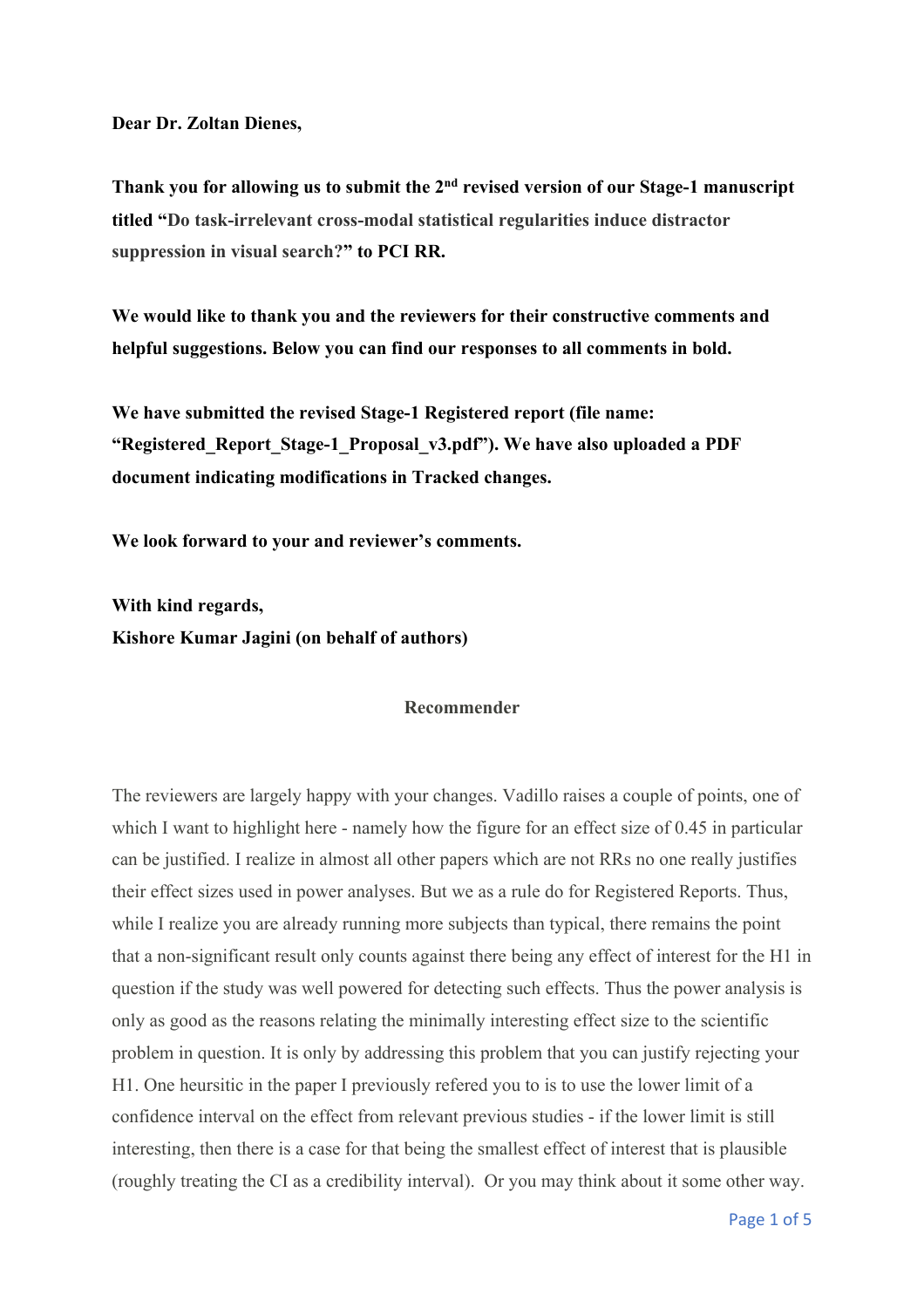(The Meyen method for equating direct and indirect task performance that Vadillo refers to assumes equal signal to noise ratio for each trial for the tasks, which is implausible - it makes the same assumption for trials that Vadillo points out shouldn't be made for tasks, so repeats the same issue at another level.)

**Response: Thank you for suggestions. Based on your suggestion, we revised the manuscript to include appropriate justification for effect sizes for each proposed hypothesis test. Relying on the effect size from the previous study at the face value for an a priori power analysis is not recommended, as this might lead to underpowered studies (Dienes, 2021; Perugini et al., 2014). To guard against the underpowered study, we determined the smallest effect size of interest as the lower-bound limit of the effect size by following the advice of Perugini et al. (2014). Using the determined smallest effect size of interest, we conducted an a priori power analysis. Please see the uploaded PDF document indicating these revisions in Tracked changes.**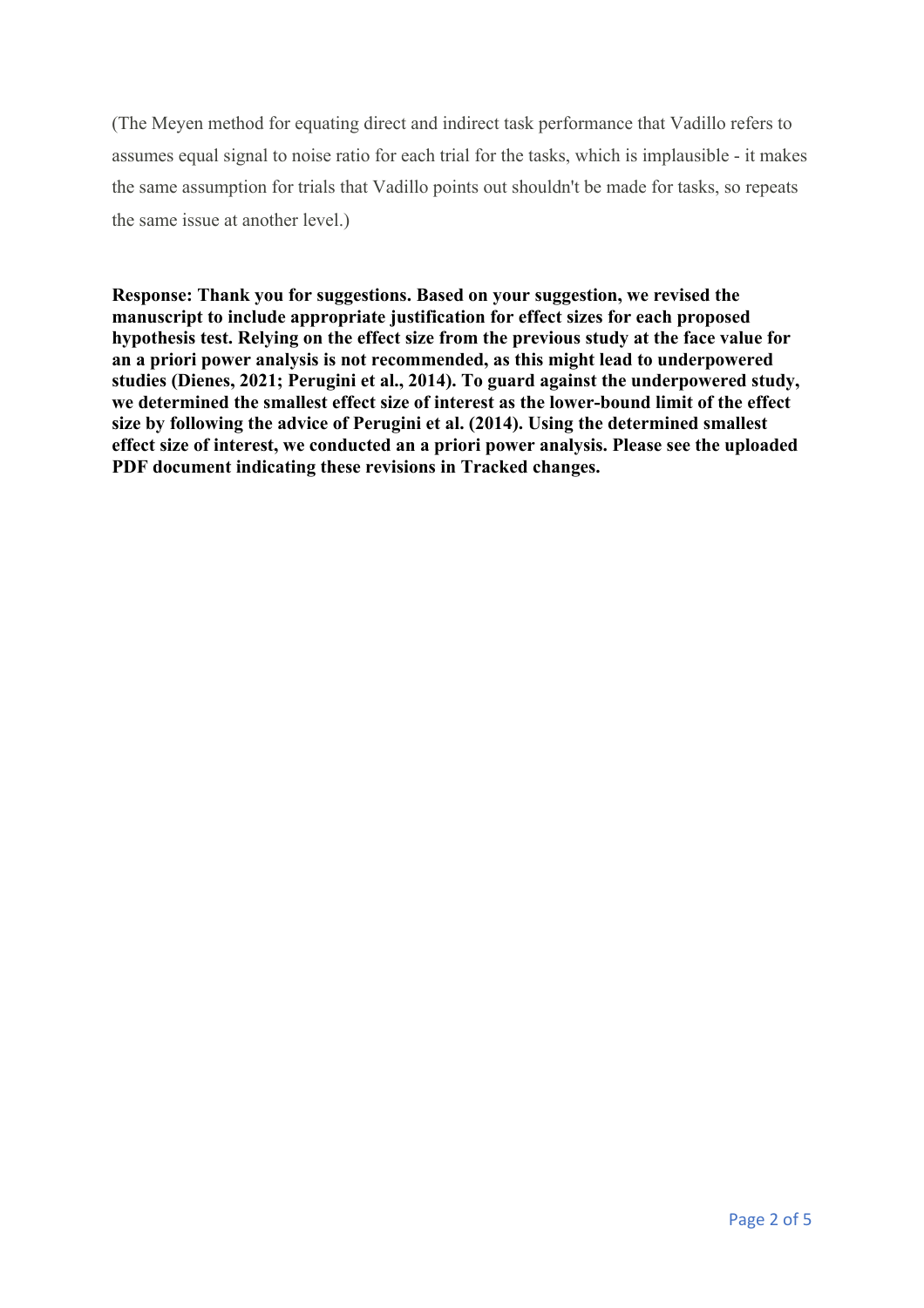### **Reviewer #2**

The authors have done an excellent job at addressing my comments to the previous version. I appreciate in particular that they are now willing to test a substantially larger number of participants and that the ms now addresses the question of the low sensitivity in awareness tests. I only have relatively minor comments to the present version:

On page 7 the authors write "We hypothesise that if the participants are aware of the the relationship between auditory and visual distractor location regularities, we expect that the score received by each location linearly decreases from its distance from the actual HpValD location". The sentence sounds a bit mysterious because the reader still has no clue as to how locations will be scored. This is not explained until page 15.

## **Response: Sorry for the confusion. We have revised the manuscript accordingly. Please see the uploaded PDF document indicating revision modifications in Tracked changes.**

The new power calculations basically assume that the expected effect size is roughly the same in reaction times and in the awareness test (i.e.,  $d = 0.45$ ). But the former are measured over hundreds of trials and the latter are measured in just six questions. Implicitly, this means that the authors expect each question of the awareness test to be much more sensitive and informative than each trial of the visual search task, which is an arguable assumption, in my opinion. I am not asking the authors to make any change in the ms regarding this. I am just trying to highlight a recurrent problem in this area of research. There is a great paper about this problem by Sascha Meyen in JEP:General. https://www.tml.cs.unituebingen.de/team/luxburg/publications/MeyenEtal2021.pdf

**Response: Thank you for pointing out the problem of assuming the same effect size for both the proposed hypothesis tests. In the revised manuscript, we have determined the smallest effect size of interest for each hypothesis test separately. Then, we have conducted an a priori power analysis on the determined the smallest effect size of interest for each hypothesis test. Please see the uploaded PDF document indicating these revisions in Tracked changes.**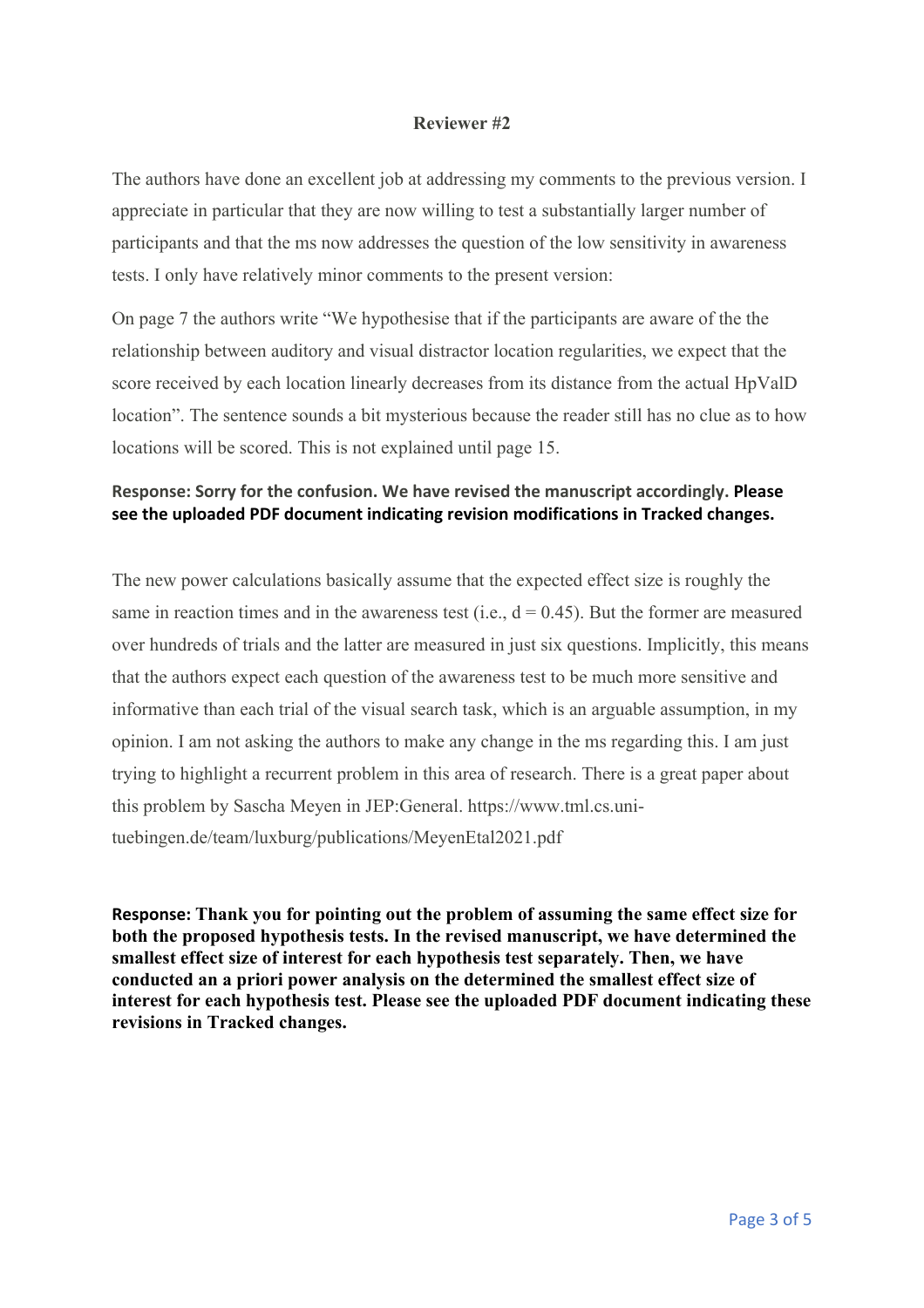# **Appendix:**

Screenshot of Shiny R web app for estimating confidence interval for the effect size (standardised mean difference). Web app link: https://designingexperiments.shinyapps.io/ci\_smd/

| 田 -                          | $\bullet$<br>⋒     | e designingexperiments.shinyapps.io                                                                                                                                | ö. | 屳<br>88 |  |  |  |  |
|------------------------------|--------------------|--------------------------------------------------------------------------------------------------------------------------------------------------------------------|----|---------|--|--|--|--|
| œ                            |                    | S Confidence Interval for the Population Standardized Mean Difference                                                                                              |    |         |  |  |  |  |
|                              |                    | Confidence Interval for the Population Standardized Mean Difference                                                                                                |    |         |  |  |  |  |
| Sample size for group 1      |                    | Values<br>Lower, Conf.Limit.smd 0.4246803                                                                                                                          |    |         |  |  |  |  |
| 48                           | $\hat{\mathbf{c}}$ | 0.602<br>smd<br>Upper.Conf.Limit.smd 0.7761081                                                                                                                     |    |         |  |  |  |  |
| Sample size for group 2      |                    | Here, a two-sided confidence interval for the population standardized mean difference is calcuated using the ci. smd() function from the                           |    |         |  |  |  |  |
| 48                           | $\hat{\mathbf{c}}$ | MBESS R package. This Shiny app accompanies Designing Experiments and Analyzing Data: A Model Comparison Perspective (3rd edition) at<br>DesigningExperiments,Com. |    |         |  |  |  |  |
| Standardized mean difference |                    |                                                                                                                                                                    |    |         |  |  |  |  |
| 0.602                        | $\hat{\mathbf{v}}$ |                                                                                                                                                                    |    |         |  |  |  |  |
| Confidence level             |                    |                                                                                                                                                                    |    |         |  |  |  |  |
| 0.60                         | Ö.                 |                                                                                                                                                                    |    |         |  |  |  |  |
|                              |                    |                                                                                                                                                                    |    |         |  |  |  |  |
|                              |                    |                                                                                                                                                                    |    |         |  |  |  |  |
|                              |                    |                                                                                                                                                                    |    |         |  |  |  |  |